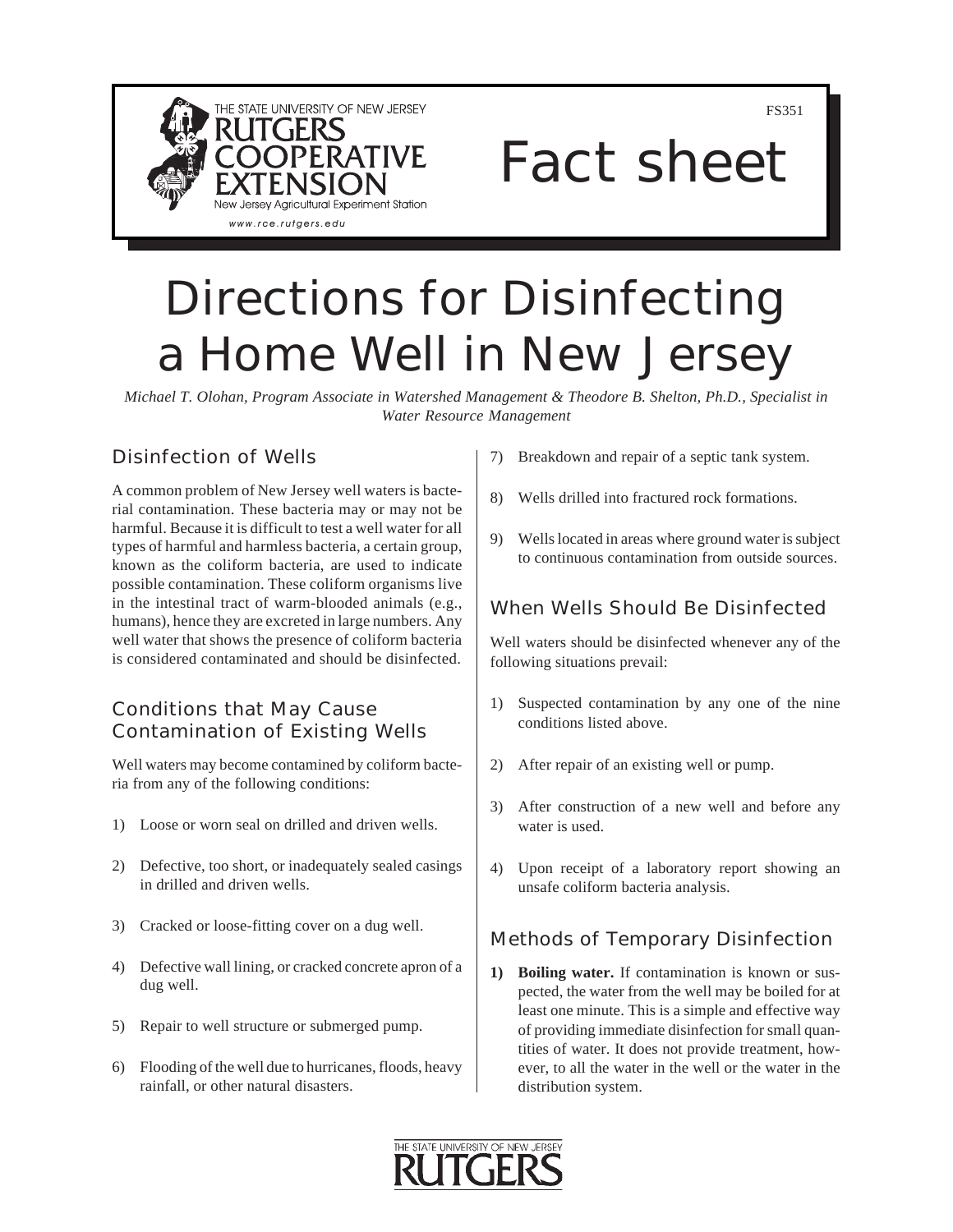**2) Chlorination.** If a well is temporarily contaminated by coliform bacteria, disinfection is accomplished most effectively with a chlorine-containing chemical. Any common household liquid bleach that contains approximately 5 percent "active" ingredient, usually sodium hypochlorite, is the most convenient chemical to use. Chlorination has been studied extensively and is the standard by which other disinfection methods are judged. Chlorine is a strong oxidizing agent. It is inexpensive, easy to use and to monitor, and is safe at low doses. A dose of chlorine large enough to be harmful smells too bad to drink and will cause the eyes to burn or water. Chlorine is also easy to remove. Exposure to the atmosphere, heating or filtering through activated carbon will remove chlorine from water.

#### Shock Chlorination

New water wells, wells where the pump has been pulled for service, and wells that are occasionally contaminated by animals should be treated by "shock chlorination." Shock chlorination involves pouring a strong solution of chlorine, usually in excess of 50 parts per million, into the well and pumping it through the equipment and piping.

In the case of shallow dug wells, the chlorine solution can be added directly to the water by simply raising the cover, whereas the seal on existing driven and drilled wells must be removed first. After adding the solution, make sure that the well seal or cover is properly replaced.

The table below shows the proper amount of liquid bleach to be added directly to the well. Be sure to use regular household laundry bleach, avoiding scented products. Pour the bleach down the well. To circulate the chlorine throughout the water system, rinse down the inside surface of the well casing with a garden hose for 5 to 10 minutes.

Next, go to each water tap connected to the plumbing system and run the water until you begin to detect the odor of chlorine cleach. Check all hot and cold outlets, including dishwashers, laundry, shower heads, outside faucets, and ice makers. Allow the chlorine solution to remain in the well for at least 12 hours. A longer contact time, up to 24 hours, is even better.

After this period of time, attach a garden hose to the system and run water to an area where the chlorine will cause no damage. Chlorine can kill grass and fish, so avoid these areas. Also avoid running the water into a

| Depth Of Well           |           |           |           |           |           |           |
|-------------------------|-----------|-----------|-----------|-----------|-----------|-----------|
| <b>Diameter of well</b> | 20 feet   | 30 feet   | 40 feet   | 50 feet   | 100 feet  | 200 feet  |
| up to 6 inches          | 4 ounces  | 6 ounces  | 8 ounces  | 10 ounces | 20 ounces | 32 ounces |
| $6" - 12"$              | 16 ounces | 24 ounces | 32 ounces | 2 quarts  | 3 quarts  | 4 quarts  |
| $12" - 24"$             | 2 quarts  | 3 quarts  | 4 quarts  |           |           |           |
| $24" - 48"$             | 2 gallons | 3 gallons | 4 gallons |           |           |           |

**Chart below shows volume of 5 percent bleach solution required. (Disinfection strength equals approximately 50 parts per million. All measurements are liquid ounces. (NOTE: 32 ounces = 1 quart. A standard measuring cup = 8 ounces.**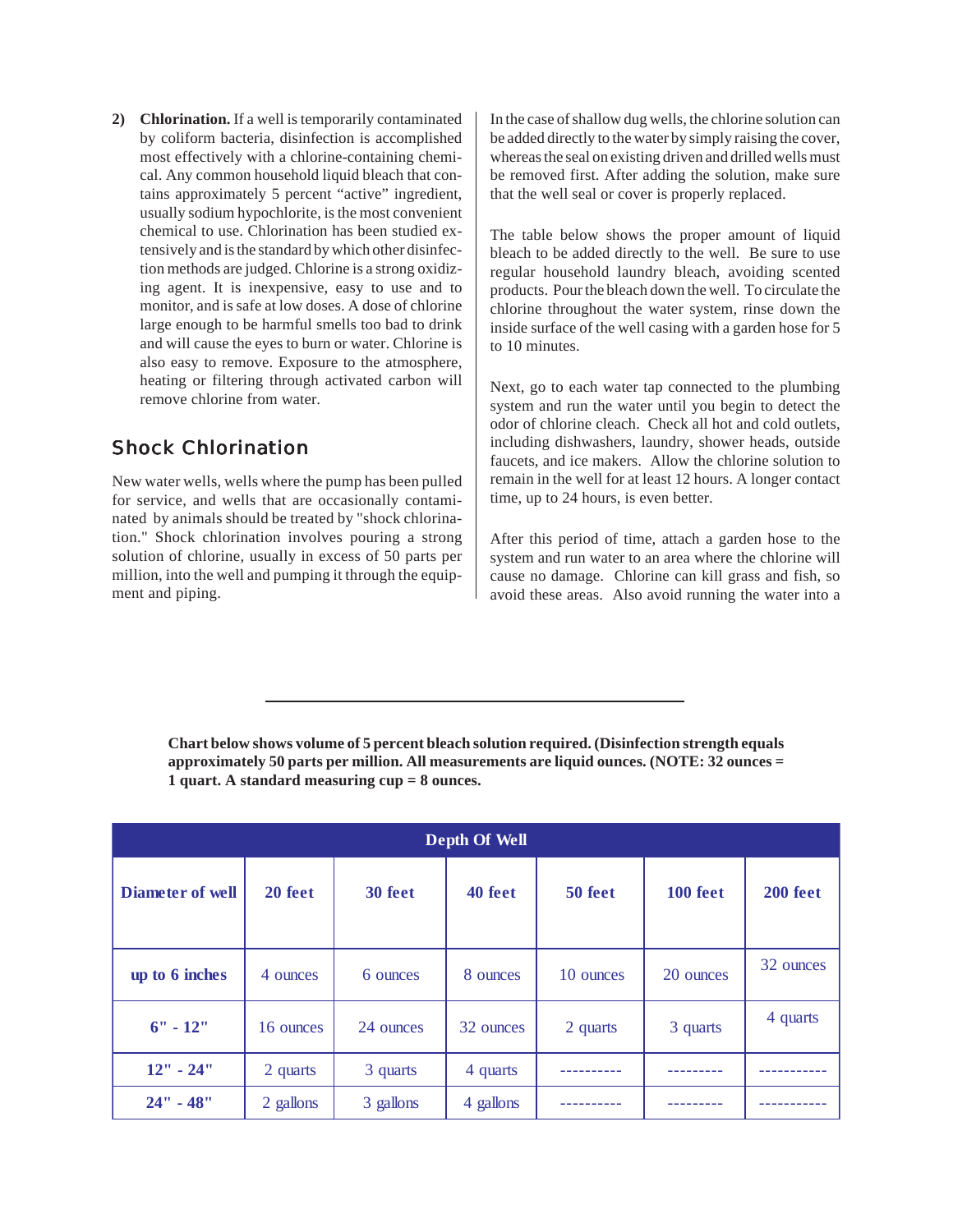septic system. Run the water until you can no longer detect the chlorine odor. Follow this procedure for your plumbing system by running each of the cold water taps.

To ensure its safety for drinking, the well water should then be tested for coliform bacteria. Do not sample until all traces of chlorine have been flushed from the system, usually 48 to 72 hours after you initially flushed the system. This will ensure that all water in your system has been replaced with a fresh supply from underground sources.

A positive coliform bacteria test after chlorination can indicate an ongoing source of contamination (such as broken well seal or a cracked casing). It may also indicate an improper disinfection procedure. A thorough sanitary survey of the well and plumbing system should be performed by a professional and at least one more chlorination disinfection of the system should be performed *before* any treatment options are considered.

### Continuous Chlorination

Continuous disinfection requires equipment to add chlorine to all water drawn from the source. The chlorine must be thoroughly mixed with the water and have sufficient contact time to kill all disease-causing and nuisancecausing organisms. The time required for disinfection depends on the concentration of chlorine, temperature and pH of the water, the amount of organic matter in the water, and the discharge rate of the pump. Disinfection for most waterborne disease-causing organisms occurs after 20 minutes of contact time when the pH is between 6 or 8 and the free available chlorine residual is in the range of .2 to .4 parts per million.

#### Permanent Means of Disinfection

Before installing a permanent means of disinfection, the homeowner should be sure that the contamination originates from the groundwater and that it is not a temporary condition. This is indicated by tests that show the presence of coliform bacteria even after the well has been disinfected, and after making sure that the well has been properly constructed and protected. Also, in areas where wells and septic tanks are crowded together it is almost certain that the groundwater is subject to continuous contamination. In these situations, permanent disinfection may be affected through the use of a home chlorinator that feeds chlorine continuously into the water.

#### Chlorination Systems

Many types of commercially available home chlorinators are available, but most of them work on the principle of feeding a chlorine solution (usually the 5 percent bleach mentioned previously) into the water whenever the well pump operates. These units are located on the discharge side of the well pump and before the pressure storage tank. Some of the chlorinators feed just enough bleach, approximately 1 to 2 parts per million (ppm) to effect adequate disinfection and yet leave a small residual, 0.2 to 0.5 ppm of chlorine, as a safety factor. Other units feed the bleach at higher dosages in the range of 5 to 10 ppm (so-called super-chlorination). In this case, the high residual chlorine imparts an objectionable taste to the water, hence a dechlorination unit must be installed after the pressure storage tank. For further information about home chlorinators, contact your local health department.

Trihalomethanes (THMs) are chemicals that form when organic material from the breakdown of plant material combines with chlorine. THMs are linked to increased risk of some cancers. Although consuming THMs in chlorinated drinking water presents some risk, the health hazards of consuming microbiologially unsafe water are much greater. THMs can be removed with certain activated carbon devices.

#### Ultraviolet Light Disinfection

Ultraviolet light is a method of disinfecting private water systems. Ultraviolet light adds nothing to the water and does not produce any taste or odor. The UV light is produced by a mercury vapor lamp that produces a disinfecting dose rated in microwatt-seconds per square centimeter. Values of 20,000 MWs/cm2 will kill most types of pathogenic bacteria; viruses are more resistant and variable and may need up to 45,000 MWs/cm<sup>2</sup>.

#### Distillation Disinfection

Distillation provides another water disinfection option as a "point-of-use" system. Distillers are also used to reduce nitrates, remove dissolved salts like chlorides, sulfates, and carbonates of sodium, potassium, and magnesium, organic matter and other soluble and suspended materials. Distillation units boil water, making steam that is condensed and collected as purified water. Home distillers vary in design, however the countertop single-batch ver